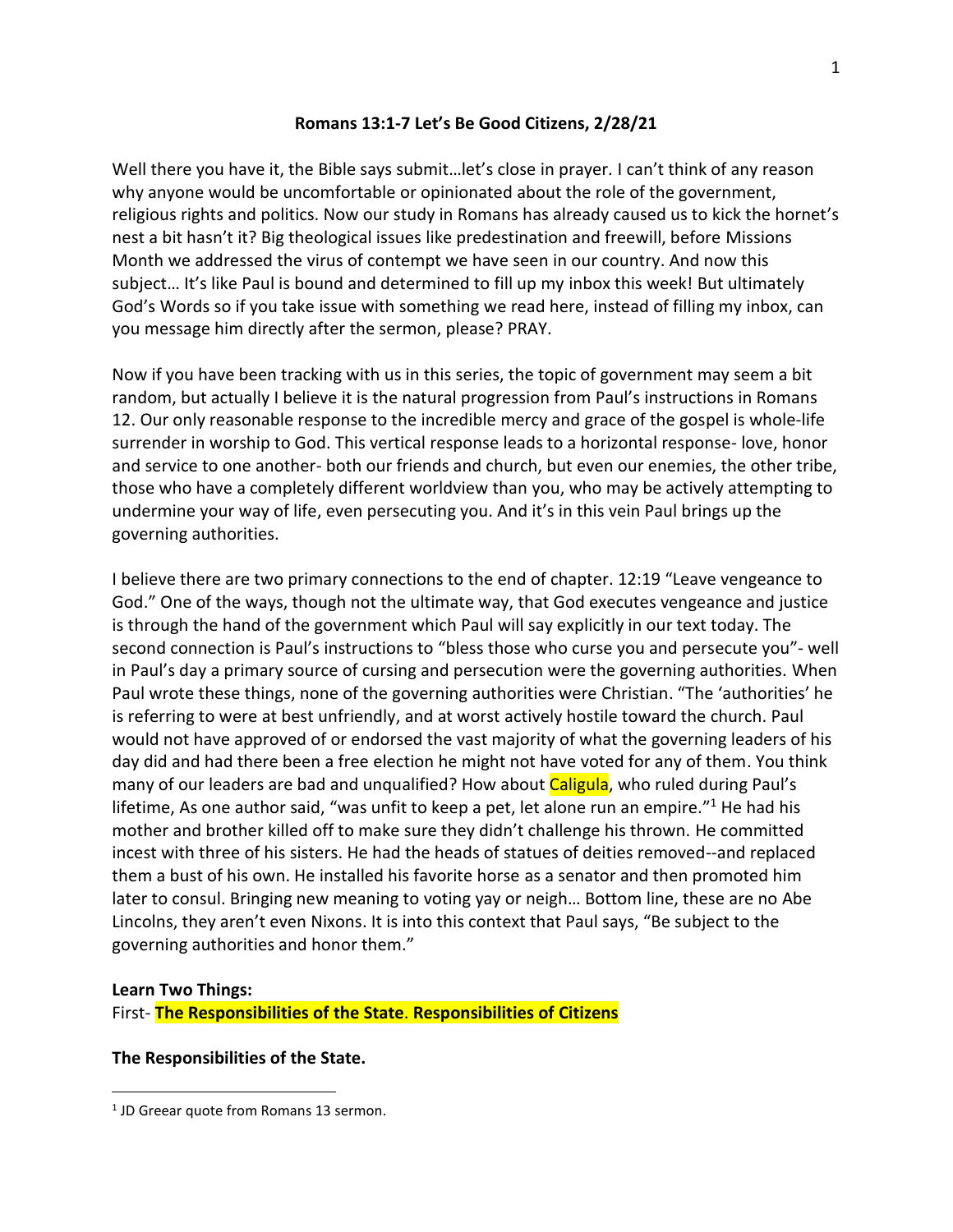#### **1. To punish the bad.**

Romans 13:4 *For the one in authority is God's servant for your good. But if you do wrong, be afraid, for rulers do not bear the sword for no reason.* 

### *They are God's servants, agents of wrath to bring punishment on the wrongdoer.*

The government bears the responsibility, as God's servants, to punish those who do evil, or to put it positively, to protect its citizens from enemies, and to maintain law and order. Now when Paul says they bear the sword- he is at least saying the government has been give the authority of capital punishment, although this passage certainly does not tell us the ins and outs of when, how, why and if necessary. This isn't his main point and so it won't be mine either. But most theologians would agree that "the sword" here encompasses the power to punish those who do wrong which may be fines, imprisonment, death, etc.<sup>2</sup> Now notice, that's the government's job not the job of the citizens. Imagine how chaotic it would be if every citizen bore the power of the sword. Though we have the right to bear arms, we do not have the Biblical right to be Batman- vigilantes taking vengeance in our own hands. Not our job.

When they bear the sword, it is ultimately God's sword that they bear. They are, vs. 3 says, God's servants in doing so. And so they should do that with diligence, wisdom and justice. When governments allow injustice to thrive, for the strong to trample over the weak-whether that is a criminal with citizens, or the cause of the immigrant in the courts; prejudicial housing systems; the unborn in the womb; a predatory lender with the elderly; or a hundred other injustices- when they allow those things to go unpunished, they are failing at their God-given jobs and they are accountable to God, who judges those in leadership more strictly. $3$ 

### **2. To Promote the Good.**

Romans 13:3-4a *<sup>3</sup> For rulers hold no terror for those who do right, but for those who do wrong. Do you want to be free from fear of the one in authority?* 

## *Then do what is right and you will be commended. <sup>4</sup> For the one in authority is God's servant for your good.*

Paul is not intending to lay out an exhaustive political philosophy, but one of the government's jobs is to promote the good, to recognize those who are working for the general welfare of their citizens. That's certainly how healthy governments have seen themselves throughout history. This is in our own **constitution-** "We the People of the United States, in Order to form a more perfect Union, establish Justice, ensure domestic Tranquility, provide for the common defense, promote the general Welfare, and secure the Blessings of Liberty to ourselves and our Posterity, do ordain and establish this Constitution for the United States of America."

<sup>2</sup> Tim Keller, *Romans for You.*

<sup>3</sup> JD Greear in Sermon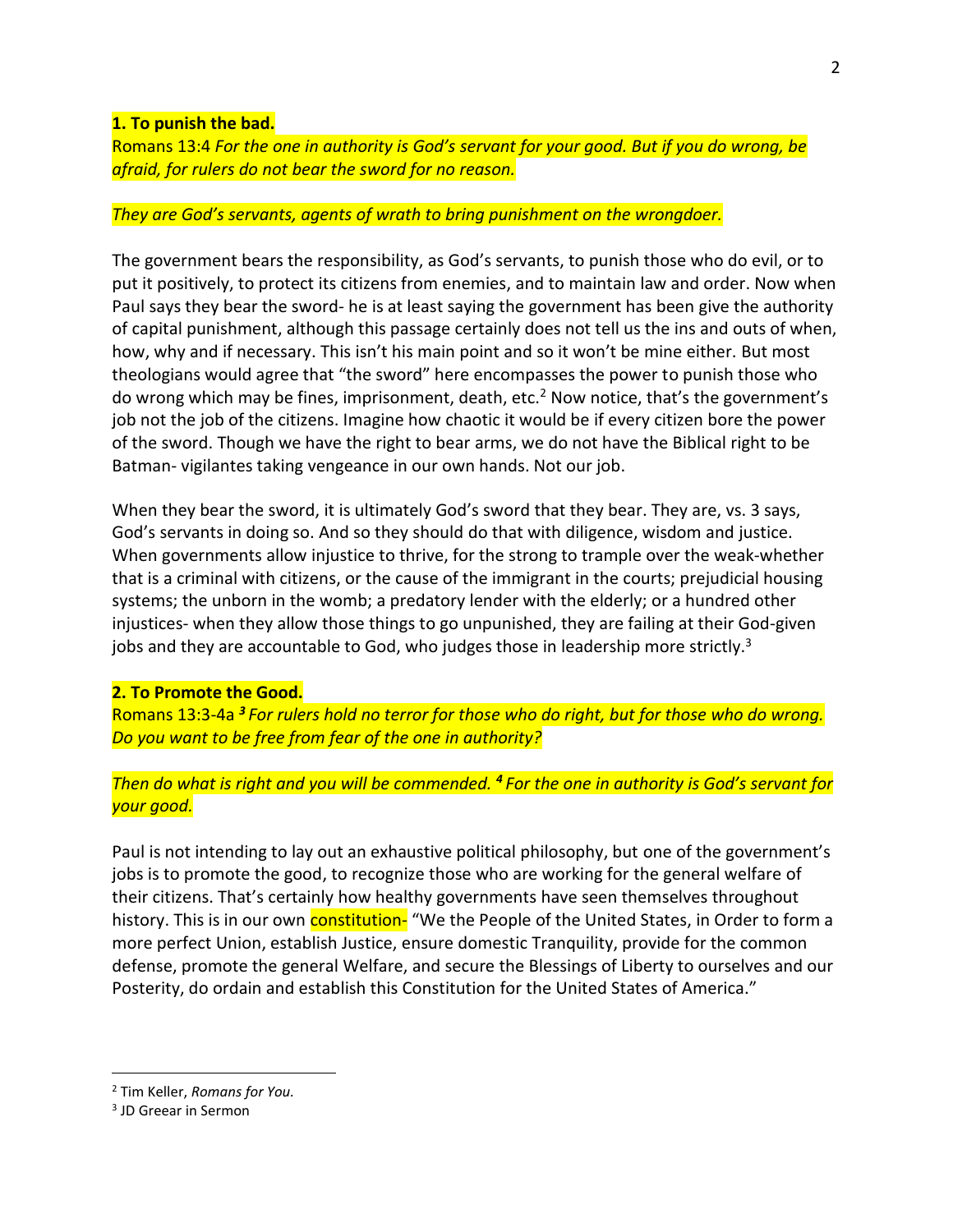This is not all the government should do, this isn't Paul's main point- But the government certainly shouldn't do less than this. **Responsibilities of the state. The Responsibilities of Citizens**

**1. Work for the Good of the State.** Romans 13:3 *For rulers hold no terror for those who do good works, but for those who do evil.*

Jeremiah 29:7 *But seek the welfare of the city where I have sent you into exile, and pray to the Lord on its behalf, for in its welfare you will find your welfare.*

This marked the early church. The early church had a reputation for sacrificial living, being about the welfare of the community. They won people over displaying the gospel in their life. They had no power and influence through politics. Instead, they fought against child abandonment and infanticide through fostering and adopting discarded children. They fought against classism and racism through creating a new equality within the church where Jews and Gentiles, slaves and freedman served side-by-side. They fought against hunger by feeding the poor. They fought against healthcare inequality by taking care of the sick and serving the widows. John Piper- "The authors of scripture were much more focused on our service, mission, devotion, submission, endurance, and sanctification, [than political influence].

The defining orientation of the church in the Roman world was service to the community and subversion of Caesar's gospel by preaching the good news of Jesus."<sup>4</sup>

We should be known for our good works, serving those in need in our community so that those who govern, even if they disagree with our beliefs, consider us a blessing and a partner for the good of our community. How are you working for the good of our state? Think provincially-Individually (school boards, PTAs, volunteering childrens hospital, shelters, and corporately-Love-in-action, ESL, addiction recovery, financial peace, counseling, Preschool early childhood education, diaper drive, community day serve the city.

### **2. Submit in attitude and action.**

Romans 13:1-2

*1 Let every person be subject to the governing authorities. For there is no authority except that which God has established. The authorities that exist have been established by God.* 

*<sup>2</sup> Consequently, whoever rebels against the authority is rebelling against what God has instituted, and those who do so will bring judgment on themselves.*

Paul isn't just telling to that we should submit, but WHY. We submit not only because the authorities can make our lives miserable if we don't, but out of reverence for God for what He has ordained. Daniel 4:17 says that God rules over all human governments and gives them to

<sup>4</sup> <https://www.desiringgod.org/messages/subjection-to-god-and-subjection-to-the-state-part-2>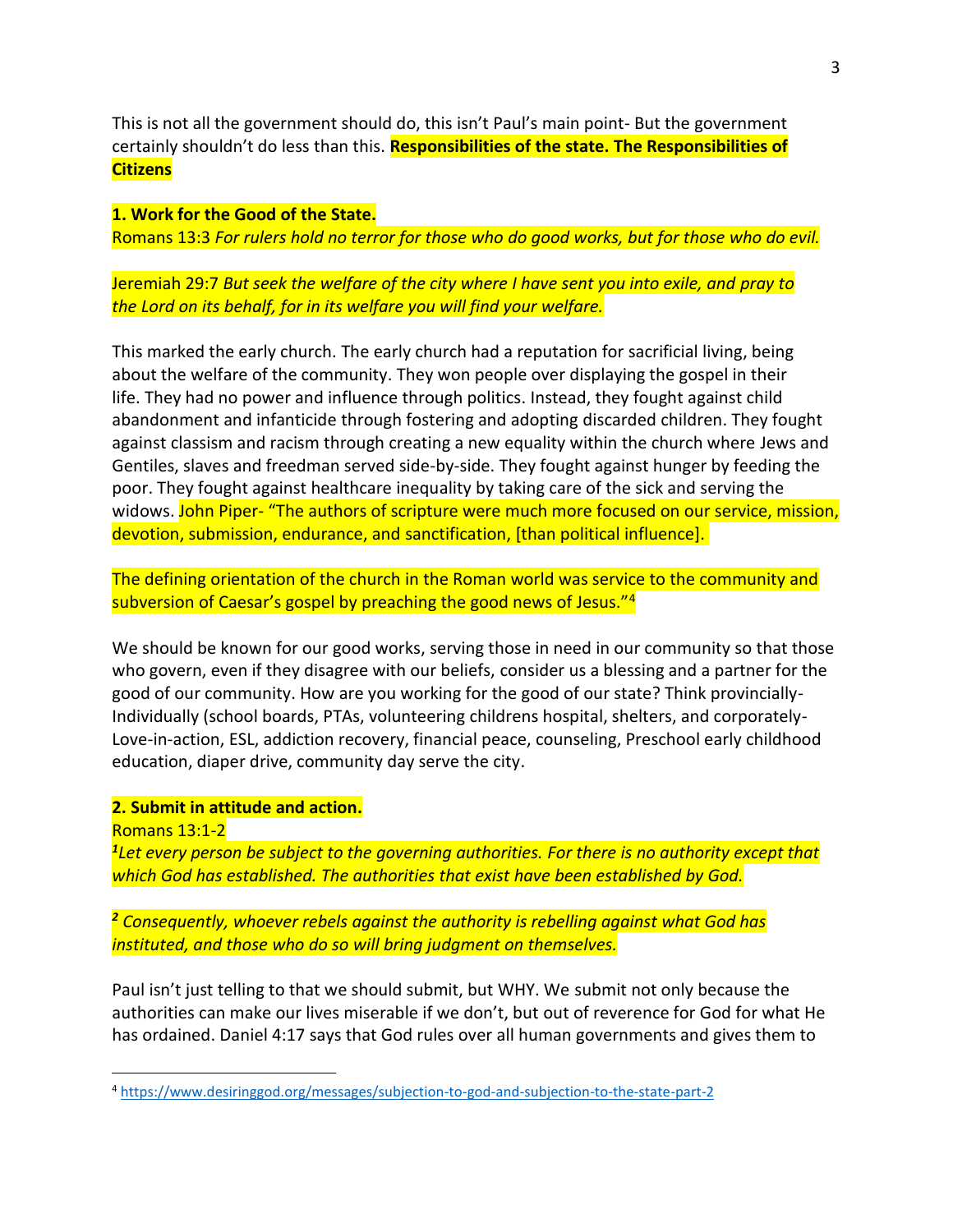anyone he wishes. And so we must submit in recognition of the role God has given the state. That means you obey them whether you think you'll get caught or not. I've heard some Christians say, "Oh, I don't worry about that on my taxes--b/c the government has no way of knowing about that income." Brothers and sisters, we don't tell the truth to the government because we might get caught; we do so because we worship a God of truth, and we fill out our taxes as an act of worship to God who sees everything. "Oh Pastor, why did you need to say that right before I file my taxes!" Don't shoot the messenger!

## But there is also a really practical reason we submit as well. *<sup>6</sup> This is also why you pay taxes, for the authorities are God's servants, who give their full time to governing.*

We submit to taxes because someone has to do the hard work of governing. I know we tend to focus on the negative stuff that the government does…but regardless of political party the leader belongs to, they provide things we are all very grateful for- The roads we drive on, services like 911 and policing, courts, international trade agreements, national defense, etc.

Now submission is not new- The Bible calls us to a heart posture of submission to church leaders, in marriage, for children with their parents, and to one another. Now we don't like this do we? We tend to think of the word submission as a bad word, or think submission means subjugation or being a doormat. And the abuses of this authority in the home or in the church or in the workplace are a mile wide. We are living in the aftershock of the fall of Ravi Zacharias who was found to have used his power to abuse women with little to no accountability. There are good reasons we balk at this idea of submission. I get it, we all want to immediately go to the exceptions, don't we? But what about…?? We will get there, but the first and foundational truth for us is that God wants his church to err on the side of a submissive heart posture<sup>5</sup>, not a hostile heart position, assuming the worst, ready to believe every conspiracy theory, and raring for a fight. Why? Ultimately- this is the posture of the heart of Christ. Who Philippians 2 humbled himself, gave up his rights and submitted to the will of God so that we could be forgiven.

#### **3. Show Honor**

*<sup>7</sup>Give to everyone what you owe them: If you owe taxes, pay taxes; if revenue, then revenue; if respect, then respect; if honor, then honor.*

For most of us, it will be relatively easy to pay taxes and tolls although \*DE turnpike top five most expensive per mile, but Paul here talks about more than that. We are to treat those in authority with respect and honor. I spent considerable time with this point in my message on honor and contempt Jan 31, so I'll say this briefly. We have lost the art of honor in America, and sometimes religious people can be the worst offenders, because it hides behind piety. But Christians of all people should show honor to those in authority. How about something as simple as instead of saying Biden- President Biden. When you disagree or have legitimate criticism in the public square of a government leader- can you also highlight things that you can complement and honor? Always honor the office. What about how you talk about political

<sup>5</sup> Wording from https://bayviewguam.com/a-word-from-pastor-on-civil-obedience-disobedience/